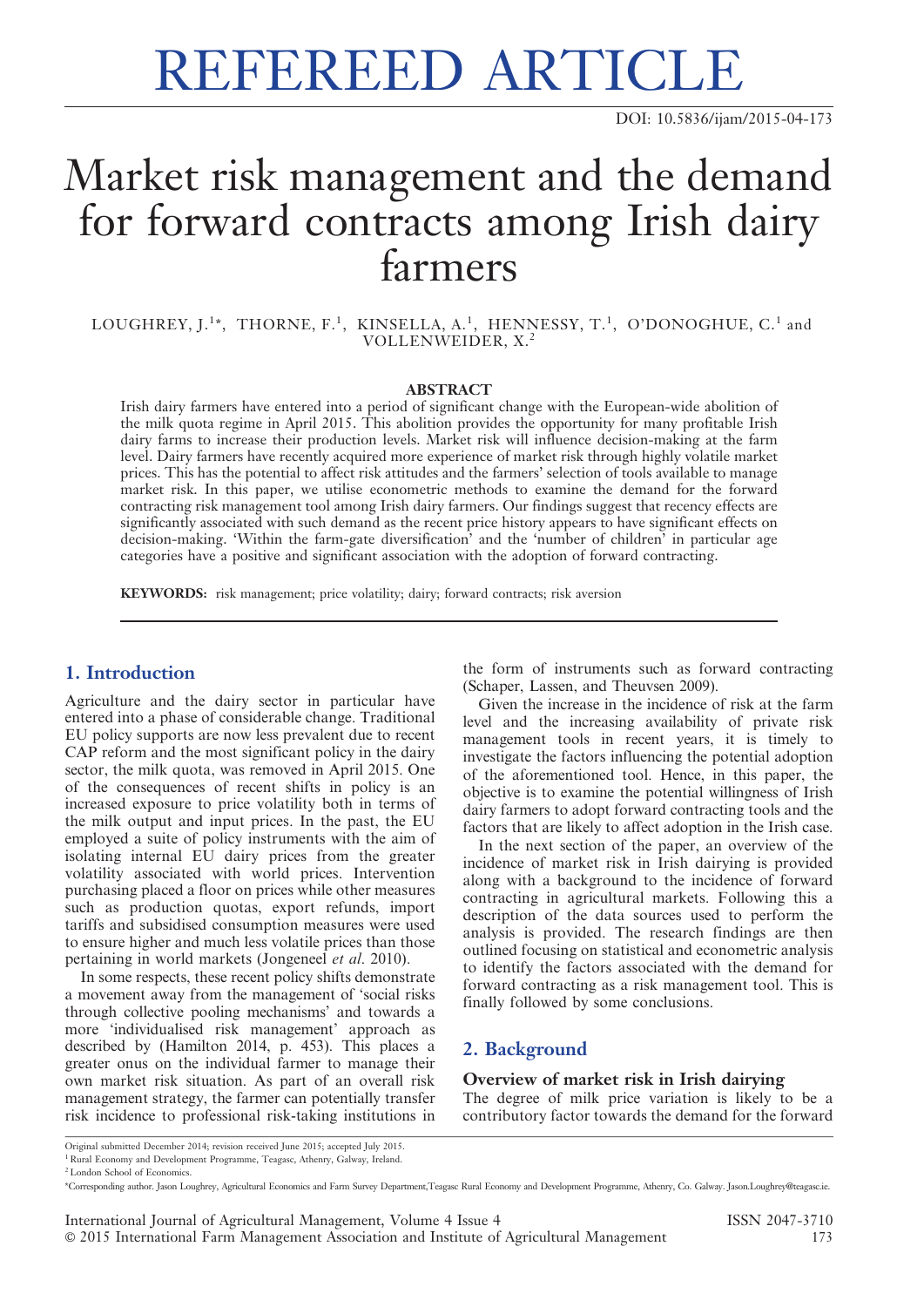contracting tool. In this section an outline is provided on the historic variation in milk and input prices. Milk price variation can be considered desirable in terms of providing price signals that reflect changing market conditions, which lead to changes in resource allocations. Nevertheless, the principles of economics suggest a set of mostly negative consequences of extreme price volatility for producers (Keane and O'Connor 2009). For example, very low prices can threaten the solvency of the farm unit, and lead to damage to productive capacity. Very high prices, however, can also be problematic, in that they can result in product substitution on the consumption side, (consumers forego a product whose price has risen in favour of a cheaper alternative) which can, later on, be difficult or even impossible to reverse.

The exceptional price volatility in several agricultural commodity markets in recent years has created problems for processors, farmers and other food supply chain participants. Figure 1 illustrates the historic variation in monthly farm level milk price in Ireland and on the world market (as illustrated by NZ milk price) from 2001 to 2013. Using New Zealand milk prices as a proxy for world milk prices, there has been a convergence in milk prices in recent years.

Figure 1 not only provides an indication of the level of prices over the recent past, but also provides some indication about the volatility in milk prices over the same time period. Prior to 2007 there was virtually no evidence of extreme price volatility for farm gate milk price in Ireland. Milk prices fell to a small degree between 2000 and 2004. The fluctuations in milk price during these years followed a strong seasonal pattern with milk prices rising in the late autumn and declining early in the following year. However, post-2006 it appears that extreme volatility has become a major feature of the market. A seasonal pattern appears less obvious from the post 2006 data and price changes could therefore be considered to follow a more unpredictable pattern.

#### Incidence of forward contracting in agricultural markets

The practice of forward contracting is more closely associated with grain than milk production and this is reflected in the economic literature. In a study of three



Figure 1: Monthly Farm level Milk Prices: Ireland and New Zealand (2001-2013). "Source: Milk Development Council, UK (2014)"

U.S. states, Davis et al (2005) found that more than 65 per cent of corn and soybean producers forward sold during the 1995-1998 period. In a study of Kansas farmers, Goodwin and Schroeder (1994) found that 43 percent of producers forward contracted during the 1990-1992 period. Other recent studies of grain forward contract adoption have included Velandia et al (2009), Franken et al (2012) and Taylor et al (2014). Among the few studies of milk forward contract adoption, Wolf and Widmar (2014) have found a positive association between milk forward contract adoption and the herd size and education level of the farm operator.

Across developed countries, a number of public and private market alternatives have emerged. The Private market alternatives include over the counter contracts (OTC) while publicly subsidized financial instruments have also emerged. Among the most widely researched public programmes is the Livestock Gross Margin for Dairy (LGM-Dairy) programme introduced in 2008 by the Risk Management Agency of the United States Department of Agriculture (USDA).<sup>3</sup> An evaluation of this programme finds that it significantly reduces economic downside risk, with potential to induce modest supply expansion if widely adopted (Burdine *et al.* 2014). The tool locks in a margin between the class III milk price and a weighted average of corn and soybean meal prices with the weights and deductibles chosen by the farmer within certain ranges (Valvekar, Cabrera, and Gould 2010). Bozic  $et.$   $al.$  (2012, p. 7427) conclude that while 'hedging using nearby futures may help lock in aboveaverage margins when times are good' it is found that 'only the consistent use of contracts with 9 to 12 months to maturity would have sufficed to protect against prolonged periods of very low margins'.

An example of a recently-developed private market measure is the Glanbia (Ireland) milk pricing scheme announced in late 2010. Glanbia is a public limited company with the majority of shares owned by the Glanbia co-operative society (Boland and Cook 2013). The Glanbia initiative was soon followed by the introduction of milk price guarantee certificates in February 2012 by the Dairy Trading Online BV (DTO) venture in the Netherlands<sup>4</sup> (LTO Nederland 2011). We do not examine the specific adoption rates for the Glanbia initiative but our analysis of experimental data will allow us to examine the willingness of Irish dairy farmers to engage in similar milk pricing schemes. Glanbia remains the only milk processor offering forward contracts to Irish dairy farmers and the majority of Irish dairy farmers have therefore no direct access to forward contracting arrangements.

#### 3. Data

In this section, we describe the data source used to perform the analysis i.e. the Teagasc National Farm Survey. The main part of our analysis relies upon the annual survey for 2011 and the autumn survey of the same year. These are two very distinct surveys in terms of their data content but there is a high degree of

ISSN 2047-3710 International Journal of Agricultural Management, Volume 4 Issue 4 174 **C** 2015 International Farm Management Association and Institute of Agricultural Management

<sup>&</sup>lt;sup>3</sup> The milk prices for LGM-Dairy agreements are based on simple averages of futures contract daily settlement prices. The indemnities equal the difference between the gross margin guarantee and the actual total gross margin for the insurance period USDA (2011).  $4$  Each contract under this guarantee represented a volume of 50,000 kg of milk.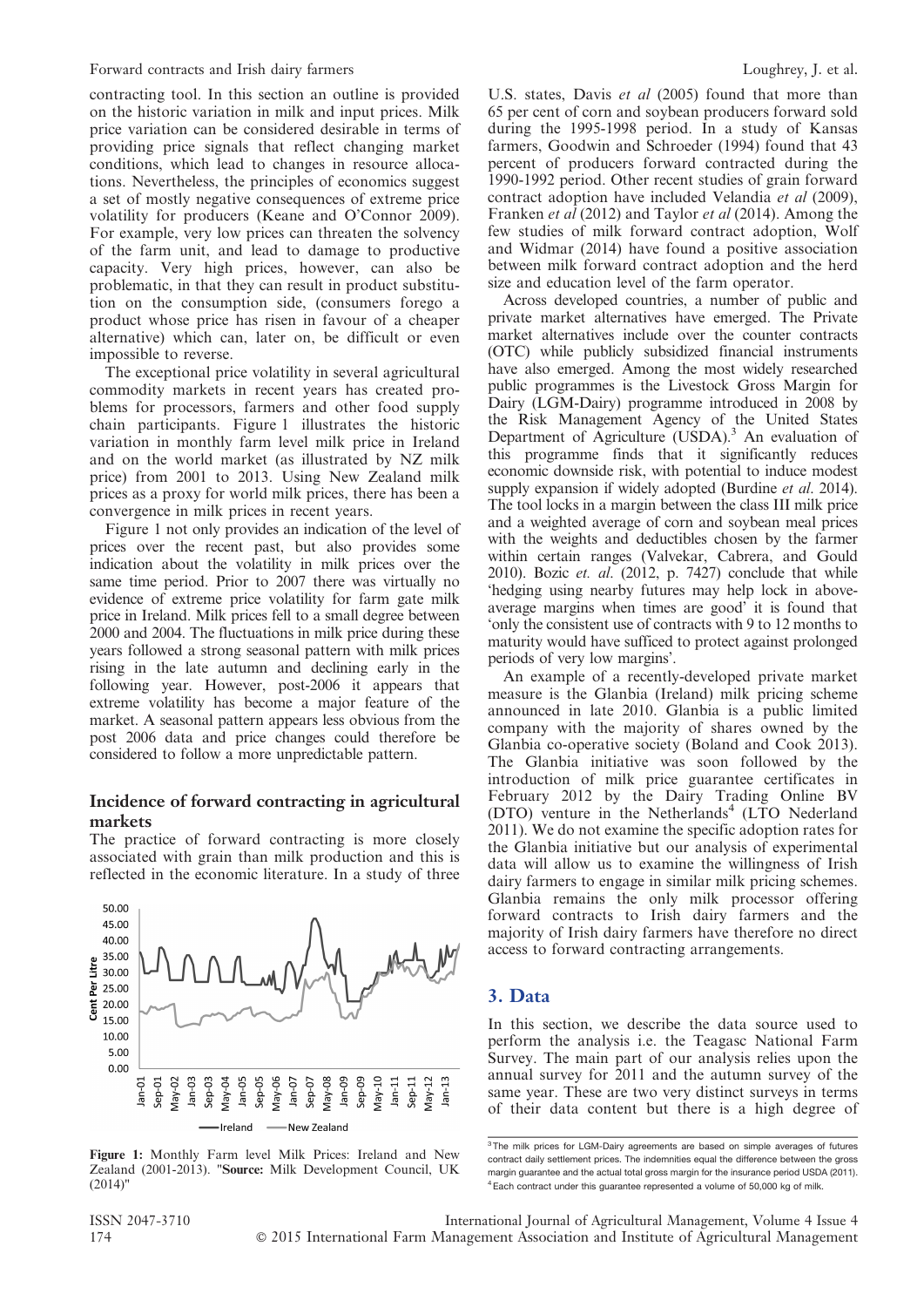overlap in the farms participating in these two surveys. In 2011, a total of 239 specialist dairy farmers participated in both the Autumn survey and the Annual survey. This formed the vast majority of the 270 specialist dairy farms which took part in the 2011 annual survey. The 2011 annual survey contained a total of 1,055 farms, representing 105,535 farms nationally (Hennessy *et al* 2012).

In 2011, the autumn survey interviewed specialist dairy farmers in relation to risk perceptions and risk management including a series of experimental questions with respect to the use of forward contracting. Experimental methods are increasingly viewed by analysts as a superior path towards investigating the relationship between risk preferences and farm management or land use decisions (Herberich, Levitt, and List 2009; Hellerstein, Higgins, and Horowitz 2013). However some experimental methods such as lottery choices are found to be a poor candidate for predicting real-world farming behaviour (Hellerstein, Higgins, and Horowitz 2013).

Each farmer was asked to answer the following questions in relation to milk prices, preferences in the use of forward contracting and the farmer's own expectations for the near future.

1: What price do you currently receive per litre of milk?

2: What do you think will be the average price over 2012?

3: If you could bid to enter a contract to sell 20% of your milk production at a fixed price over the year 2012 (e.g. forward contract with the co-op) what would be the minimum price per litre you would ask for?

#### 4. Methods

The data described above was used to develop an econometric model which examined the preferences of Irish dairy farmers in the demand for forward contracting. In addition to this econometric model, a statistical analysis was conducted of the two groups i.e. a risk averse group of 'expected adopters' and an approximately risk neutral group of 'expected non-adopters'<sup>5</sup> .

The classification provides an indication of the likely adoption rates for the forward contracting tool at a particular point in time but it is acknowledged that the classification does not provide a precise measure of risk aversion. For the purposes of classification, the sample average expected price for 2012 ExpPrice was used as a proxy for the markets future expected price. The average expected price of the sample was used as the key threshold rather than the individual's own expected price given the tendency for the individuals expected price to be dependent on relative optimism or pessimism for the following year, in this case  $2012$ .<sup>6</sup>

Farmers who were only willing to forward sell milk at or above the samples average expected price were classified as expected non-adopters in the following:

#### Expected Non-Adopter if  $(EXpPrice \leq MinimumFCP_i)(1)$

where ExpPrice refers to the average expected price that the sample of farmers estimate for 2012 and MinimumFCP refers to the minimum price at which the farmer would be willing to forward contract 20 per cent of their milk production. Alternatively those farmers who claim a willingness to forward sell at lower than the average expected price are classified as expected adopters in the following:

#### Expected Adopter if  $(Minimum FCP_i \leq ExpPrice)$  (2)

These groups provide some indication of the degree of risk aversion in the specific domain of forward contracting. In our analysis, we do not use the term risk loving. Many dairy farmers in the sample indicate willingness to forward sell, but only at a price higher than the samples average expected price. This may simply reflect a lack of knowledge about the forward contracting method. It does not necessarily indicate a risk loving response to market price variability.

In the econometric model, the demand is assessed for the forward contracting tool with respect to contract prices for 20 per cent of milk production. A stepwise OLS regression model was used to examine the factors driving the selected forward contract price at which farmers were willing to enter into agreement. While there are theoretical grounds for the inclusion of some variables such as the child-related variables and the farm income, the selection of variables is largely done on an exploratory basis. We therefore begin with a relatively large number of potential variables and use a backward stepwise approach to reach a final model. Variables are only included if the level of significance is below 0.1.

The OLS regression model is estimated as follows:

$$
FCP_i^{min} = \alpha + \beta_1 X_i + \beta_2 MP_i + \varepsilon \tag{3}
$$

where

$$
\varepsilon \sim N(0, \sigma_t^2) \tag{4}
$$

where  $FCP_i^{min}$  refers to the selected minimum Forward Contract Price and X refers to a series of farm and non-farm explanatory variables while MP refers to a series of market price variables i.e. recent, current or expected future milk price. These market price variables may be able to capture recency effects or the effects of relative optimism on forward contracting decisions. Basing the econometric analysis solely on the forward contract price avoids the pitfalls associated with classifying farms into risk averse or risk neutral categories. In table 1, the variables that are initially included in the econometric model are outlined. All of these variables relate to individual farm level data from the Teagasc National Farm Survey. Some of these variables will be excluded from the final model due to the stepwise approach. The fat and protein indicators represent proxy variables to account for milk quality. These are important components in the formation of

<sup>&</sup>lt;sup>5</sup> Previous research on risk aversion has employed terms such as 'risk averse adoption' to describe risk preferences among farmers (Serra, Zilberman, and Gil 2007). For the remainder of the article, we refer to the former group as 'expected adopters' and the latter group as 'expected non-adopters'.

 $6$  For instance, take a farmer in 2011 with an expected milk price of 40 cent per litre for 2012 and a willingness to enter into a forward contract at 37 cent per litre. This farmer would be classified as an expected adopter if the classification is based on a comparison of the individual's expected milk price and the minimum forward contract price. In addition, the likelihood of a forward contract being offered at 37 cent per litre is very low. We conclude that it is unreasonable to assume that the classification of farmers into these groupings could remain stable over time where the individual expected milk price is used as the key threshold.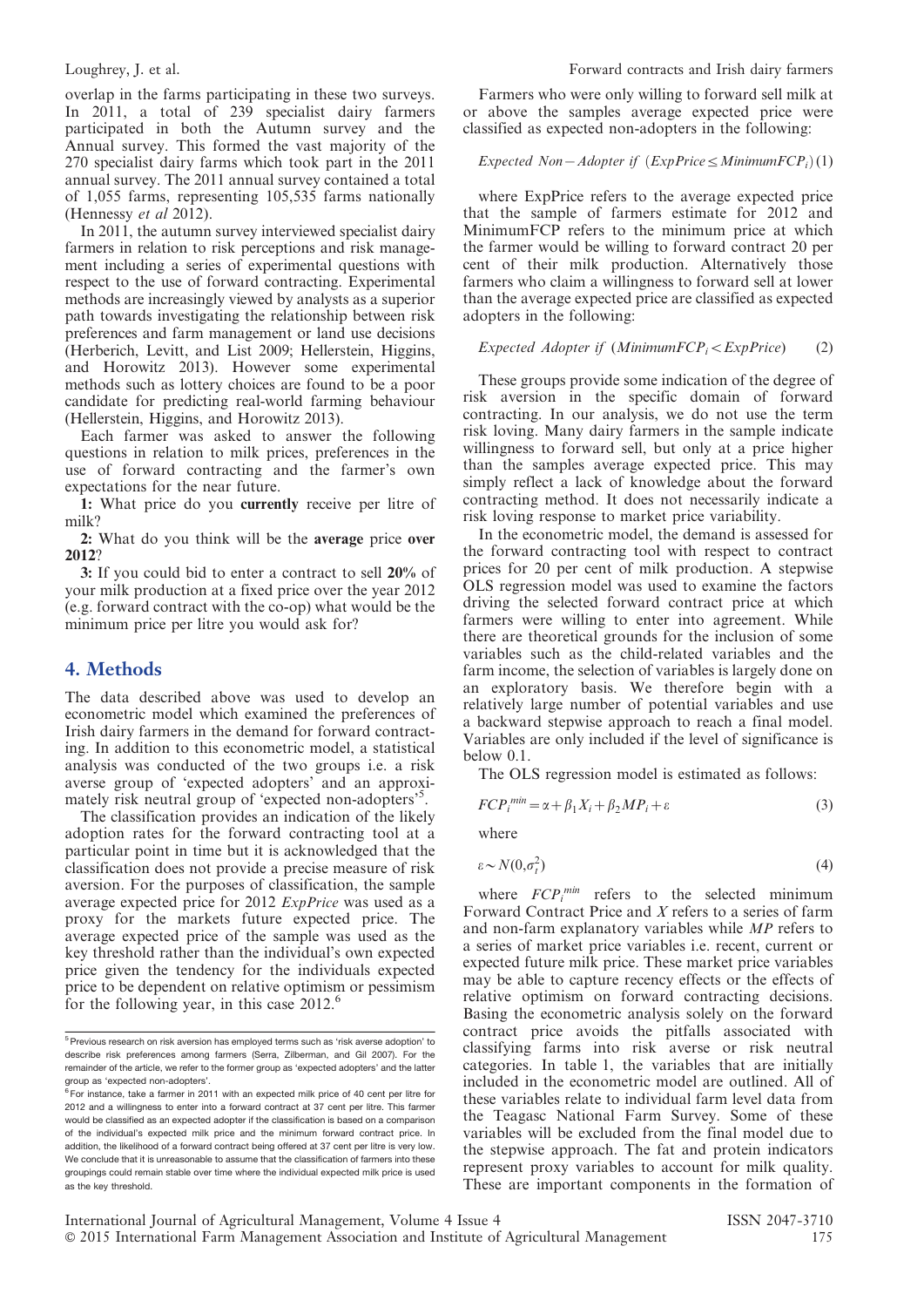#### Table 1: Teagasc National Farm Survey Variables used in the estimation of the models

| Variable Name                   | <b>Definition</b>                                                                                                            |
|---------------------------------|------------------------------------------------------------------------------------------------------------------------------|
| <b>Forward Milk Price</b>       | The Minimum Forward Contract Price that each respondent is willing to enter<br>into a forward contract for 20% of their milk |
| Log Recent Price Change         | The ratio of the Log of the Current 2011 Milk Price to the Log of the Average<br>2010 Milk Price                             |
| Log Expected Price Change       | The ratio of the Log of the Expected 2012 Milk Price to the Log of the Current<br>2011 Milk Price                            |
| <b>Current Price</b>            | The Milk Price at the time of interview                                                                                      |
| <b>Diversification</b>          | The Share of Farm Gross Output devoted to non-Dairy Output                                                                   |
| Production (10,000 Litres)      | Total Litres of Milk Production in 2011                                                                                      |
| Costs Per Litre                 | Average Cost Per Litre of Milk in 2010 expressed as cent per litre                                                           |
| Protein Indicator               | The Ratio of Kilograms of Protein to the Total Litres of Milk Production                                                     |
| <b>Fat Indicator</b>            | The Ratio of Kilograms of Fat to the Total Litres of Milk Production                                                         |
| Operators Age                   | Age of the Farm Operator in Years                                                                                            |
| Coupled Income $(\in 10,000)$   | Farm Income excluding decoupled subsidies                                                                                    |
| Off Farm Job                    | The Presence of an off-farm job for the farm operator ( $0 =$ no off-farm job, $1 =$<br>off-farm job)                        |
| Farm Size                       | Total Farm Size in number of Hectares                                                                                        |
| Teagasc Advisory                | Contact with the Teagasc Advisory Service $(0=$ no, 1 = yes)                                                                 |
| Formal Training                 | Farm Operator has formal agricultural training $(0 = no, 1 = yes)$                                                           |
| No. Livestock Units Per Hectare | The number of livestock units per Hectare                                                                                    |
| <b>Discussion Group</b>         | Participation in a Dairy Discussion Group ( $0=$ no, $1=$ yes)                                                               |
| No. Children 0-5                | Number of Children in the Household Aged 0-5                                                                                 |
| No. Children 5-15               | Number of Children Aged 5-15                                                                                                 |
| No. Children 16-19              | Number of Children Aged 16-19                                                                                                |

milk prices within a multiple-component pricing model (Roibas and Alvarez 2012; Geary et al. 2010, 2013).

## 5. Results

#### Willingness to Adopt

Table 2 outlines the results for a two way sample t-test used to compare the expected adopter and the expected non-adopter groups.<sup>7</sup>

In terms of comparison between these two groups, the main differences appear to be with respect to the current and recent price variables. The significant difference with respect to these variables suggests that recency effects are important and that the recent experience of milk price is an important factor in determining the demand for a forward contract. The result suggests that farmers who are currently experiencing higher than average milk prices are less likely to be categorised as 'expected adopters'. This result can be interpreted in a number of different ways. It could reflect a damaging bias among farmers due to recency effects. It could also however, simply reflect the strong cash flow situation among farmers with the highest prices at a particular point in time.

The expected adopter group has significantly higher average income, levels of milk production and livestock intensity i.e. the number of livestock units per hectare. The number of children in the 5-15 years old age group and the 16-19 age group are both significantly higher among the risk averse expected adopter group. Studies outside of agricultural economics have found a positive relationship between the presence or number of children and risk aversion e.g. (Jianakoplos and Bernasek 1998; Di Mauro and Musumeci 2011).

In the literature on farm succession, Hennessy and Rehman (2007, p.69) found that higher educated potential heirs are less likely to pursue the occupation of full-time farming. Hennessy and Rehman (2007, p.73) also found that the nominated heirs on the ''more profitable farms are less likely to pursue tertiary education and therefore more likely to enter full-time farming''. Dairy farmers tend to have higher incomes on average relative to the other sectors of Irish agriculture (Hennessy et al 2012). In the case of Dairy farming, the result for the 16-19 age group may be related to issues surrounding farm succession and future expansion rather than the desire to fund university education although both may prove to be important factors depending on the family circumstances.

#### Factors affecting the willingness to adopt forward contracting

In this section, the findings from the backward stepwise OLS regression model of the forward contract price are outlined. The results are presented separately with the current price variable, the recent price change variable and without price variables. These results reflect a parsimonious model. The results for the entire model are available on request. Our results are the product of a particular sample of farmers at a particular point in time and the findings for this particular research are not necessarily applicable to dairy farmers operating in other countries or under alternative policy environments. The relatively low r-squared value indicates that the explanatory power of the model is quite limited especially with the exclusion of the price variables.

As suggested by the descriptive statistics, betweenfarm variability in current prices and recent price changes appears to strongly influence risk aversion and adoption of the forward contracting tool. This suggests that farmers place a great amount of weight on recent market price developments in forming risk averse

 $7$  The sample size is smaller for the recent price change variable as only 170 of the 204 farmers are included in both the 2010 and 2011 annual Teagasc national farm surveys and the 2011 autumn survey. The sample size is smaller for the expected price change variable as there are two farms with no response for this particular variable.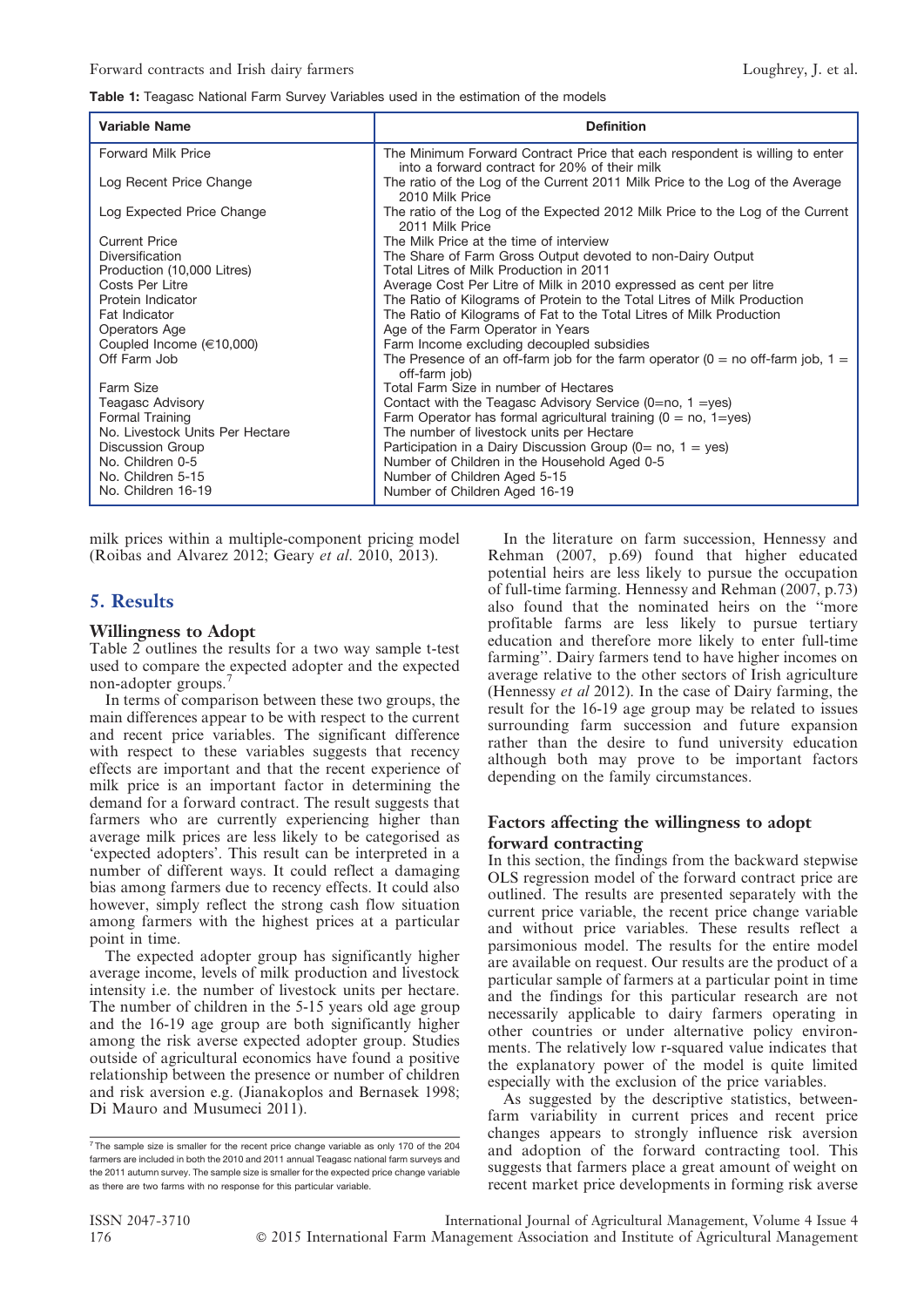|                                    | <b>Expected</b><br>Non-<br><b>Adopters</b> | <b>Expected</b><br><b>Adopters</b> | <b>Difference</b> | <b>Sample Average</b> | N   |
|------------------------------------|--------------------------------------------|------------------------------------|-------------------|-----------------------|-----|
| <b>Forward Milk Price</b>          | 35.59                                      | 31.19                              | $-4.40***$        | 32.93                 | 204 |
| Log Recent Price Change            | 17.83                                      | 12.24                              | $-5.59***$        | 14.53                 | 170 |
| Log Expected Price<br>Change       | $-3.38$                                    | $-4.78$                            | $-1.40$           | $-4.22$               | 202 |
| <b>Current Price</b>               | 35.66                                      | 34.18                              | $-1.48***$        | 34.76                 | 204 |
| Diversification                    | 18.06                                      | 19.21                              | 1.15              | 18.78                 | 204 |
| Milk Protein Indicator             | 3.28                                       | 3.29                               | 0.00              | 3.28                  | 204 |
| Milk Fat Indicator                 | 3.80                                       | 3.80                               | 0.00              | 3.80                  | 204 |
| Production (10,000 Litres)         | 29.91                                      | 37.61                              | $7.70*$           | 34.44                 | 204 |
| Costs Per Litre                    | 26.37                                      | 25.03                              | $-1.34$           | 25.58                 | 204 |
| Operators Age                      | 51.74                                      | 48.19                              | $-3.55*$          | 49.58                 | 204 |
| Coupled Income $(\in 10,000)$      | 4.33                                       | 5.40                               | $1.07*$           | 4.95                  | 204 |
| Off Farm Job                       | 0.08                                       | 0.08                               | 0.01              | 0.08                  | 204 |
| Farm Size                          | 53.02                                      | 56.52                              | 3.49              | 54.96                 | 204 |
| Teagasc Advisory                   | 0.77                                       | 0.84                               | 0.06              | 0.81                  | 204 |
| Formal Training                    | 0.65                                       | 0.80                               | $0.15***$         | 0.74                  | 204 |
| No. Livestock Units Per<br>Hectare | 1.74                                       | 1.89                               | $0.15***$         | 1.83                  | 204 |
| <b>Discussion Group</b>            | 0.50                                       | 0.55                               | 0.05              | 0.53                  | 204 |
| No. Children 0-5                   | 0.13                                       | 0.27                               | 0.14              | 0.22                  | 204 |
| No. Children 5-15                  | 0.42                                       | 0.70                               | $0.28**$          | 0.58                  | 204 |
| No. Children 16-19                 | 0.19                                       | 0.36                               | $0.17**$          | 0.29                  | 204 |
| N-Sample Size                      | 80                                         | 124                                |                   |                       | 204 |

Significance Levels: \*  $p < 0.10$ , \*\*  $p < 0.05$ , \*\*\*  $p < 0.01$ 

preferences and their selection of the minimum forward contract price. Farmers who experienced larger than average increases in milk price between 2010 and the autumn of 2011 appear to demand higher forward contract prices for 2012. This could reflect recency bias with possibly negative effects on future decision-making and profitability. This could also however, simply reflect the decision-making of farmers with above normal cash flow surpluses.

One of the added advantages of the OLS regression model is that we can interpret the coefficients as being cents per litre. For instance, it appears from table 3 that a one cent higher milk price is associated with a 0.44 cent increase in the minimum forward contracting price. This is robust to the inclusion of the milk quality indicator relating to milk protein. This suggests that farmers will demand significantly higher fixed contract prices when milk prices are relatively high and

conversely will be willing to negotiate at lower fixed milk prices when the milk price is relatively weak. The original format of the Glanbia fixed milk price scheme actually accounted for this sensitivity to the market milk price through the inclusion of a market adjuster.

The inclusion of the milk quality variables for milk protein and milk fat provide some interesting results. We find that higher milk protein is associated with willingness to forward contract at a significantly lower price. The milk fat indicator appears to have the opposite effect but this is only with the inclusion of both the milk quality and milk fat indicators. There are circumstances where the milk fat content can be too high and is therefore a less reliable quality indicator than milk protein. As a result, milk protein tends to have higher rewards per volume in comparison to milk fat (Bailey et al 2012). One possible explanation for this apparent relationship between protein levels and the

|  |  |  | <b>Table 3:</b> Results of stepwise OLS Regressions of Forward Contract Prices |
|--|--|--|--------------------------------------------------------------------------------|
|  |  |  |                                                                                |

|                                | (1)                | (2)                 | (3)                |
|--------------------------------|--------------------|---------------------|--------------------|
| <b>Current Price</b>           | $0.442***$ (0.07)  |                     |                    |
| Log Recent Price Change        |                    | $0.139***$ (0.02)   |                    |
| <b>Diversification</b>         | $-0.077***$ (0.02) | $-0.070***$ (0.02)  | $-0.066***$ (0.02) |
| Milk Protein Indicator         | $-5.174***$ (1.21) | $-2.913**$ (1.23)   | $-5.425***$ (1.86) |
| Number of Children 16-19       | $-0.631**$ (0.29)  | $-0.751**$ (0.31)   | $-0.610*(0.32)$    |
| Operators Age                  | $0.037**$ (0.02)   |                     | $0.031$ $(0.02)$   |
| Milk Fat Indicator             |                    |                     | $2.471*$ (1.32)    |
| Cost Per Litre (Cent)          | $0.087**$ (0.04)   |                     |                    |
| Production (10,000 Litres)     | $-0.044***$ (0.01) |                     | $-0.031**$ (0.01)  |
| Farm Size                      | $0.022**$ (0.01)   |                     | $0.020**$ (0.01)   |
| Coupled Income $(\in 10,000s)$ | $0.150*(0.08)$     |                     |                    |
| Constant                       | $31.81***$ (4.35)  | $42.21***$ $(4.11)$ | 41.26*** (4.33)    |
| Sample Size                    | 204                | 170                 | 202                |
| R Squared                      | 0.285              | 0.263               | 0.124              |
| Adjusted R Squared             | 0.252              | 0.245               | 0.093              |

International Journal of Agricultural Management, Volume 4 Issue 4 ISSN 2047-3710<br>© 2015 International Farm Management Association and Institute of Agricultural Management 177  $\odot$  2015 International Farm Management Association and Institute of Agricultural Management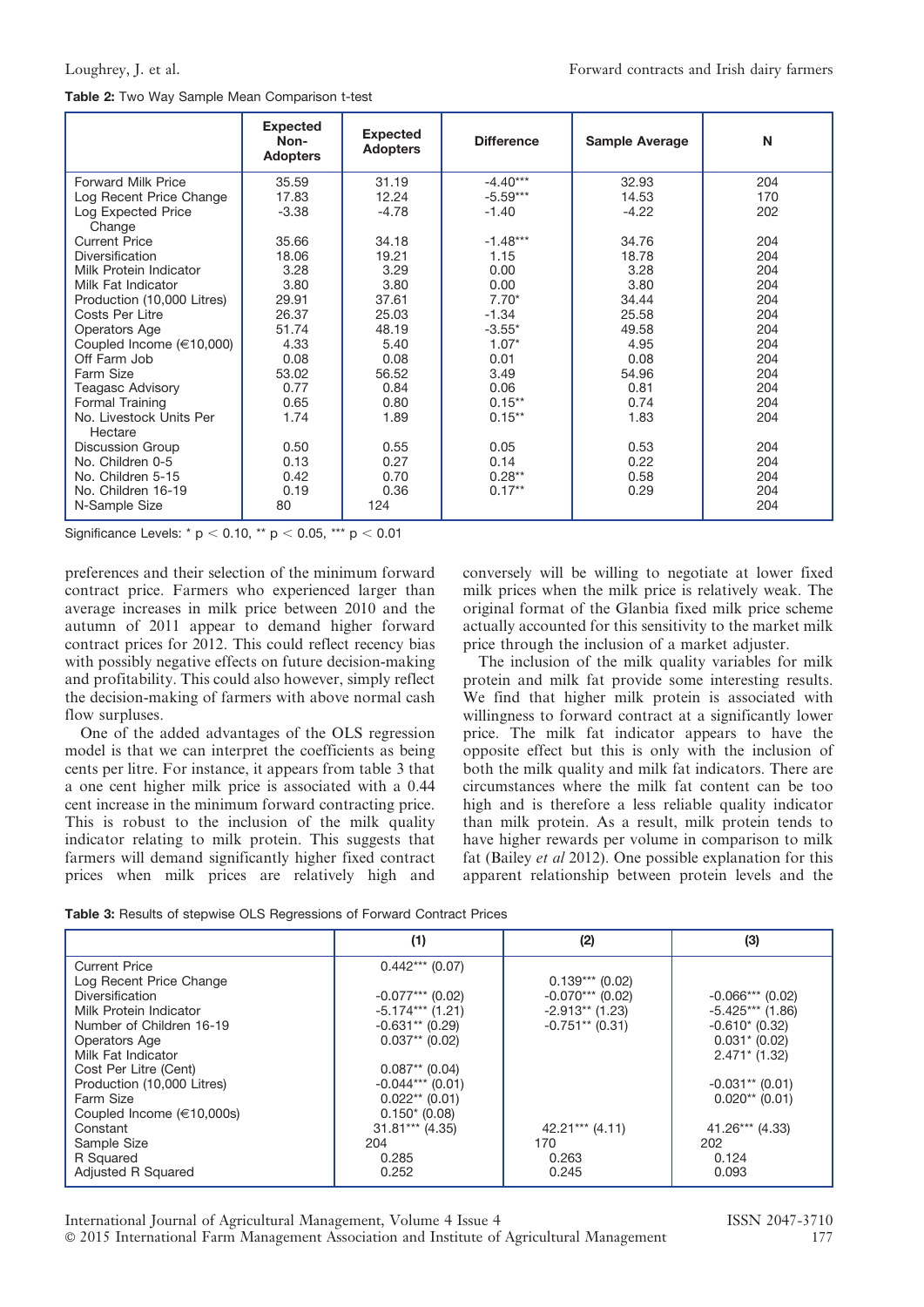forward price is that farmers are conscious of the desire to protect against declines in milk quality.

We find that price expectations are insignificant in determining the likelihood of forward contracting adoption and the stepwise process is responsible for dropping this variable. This may suggest that overoptimism is not a major issue and that any bias which does exist is better described as a recency bias. We cannot however rule out the possibility of overoptimism being an important factor for some farms. As explained by Couelho (2010), the main concern with relative optimism is whether or not it is grounded in realism or can be considered unrealistic. For example, a superior milk quality at the farm level could be realistic grounds for relative optimism. The concept of 'unrealistic optimism' is examined in a growing literature (see e.g., Coelho 2010; Harris and Hahn 2011; Shepperd *et al.* 2013 on this important subject).

In terms of the non-price variables, it was found that within the farm gate diversification has a positive and significant relationship with risk aversion in the use of forward contracting. A one per cent increase in diversification is associated with a 0.07 per cent decline in the minimum forward contract price. This suggests that farmers who devote a large share to other farm enterprises such as tillage and drystock cattle are more likely to provide a risk averse response to the question on forward contracting and are therefore considered more likely to adopt the forward contracting tool.

In terms of the number of children in particular age categories, it was found that the number of children in the 16-19 age group is highly significant with an additional child in this category being associated with 0.6 to 0.75 cent reduction in the minimum forward contract price. The literature in this area is certainly under-developed although studies such as Wölfel and Heineck (2012) have examined the effect of parental risk aversion on schooling choices finding some differences between the effect of mothers parental risk aversion and the effect due to the risk aversion level of the father. Cameron, DeShazo, and Johnson (2012) find that parents of infants are, on average, more risk averse than other people with respect to net income and that this risk aversion declines as the children become teenagers. This suggests that the age of the child is an important factor in determining parental risk attitudes.

Our result is perhaps due to the fact that our indicator of risk aversion is domain-specific to dairy farming and a particular risk management tool. There is extensive evidence that risky decisions are affected by domain effects (Reynaud and Couture 2012; Vlaev et al. 2010; Tversky and Kahneman 1981). Domain-general estimates of risk aversion can however be useful predictors of real-world behaviour (Dohmen et al. 2011). We should therefore be careful in the interpretation of the results with respect to age categories as a different measure of risk aversion could be associated more with children in younger age categories. That being said, it is the case that children in the age categories between 16 and 19 are likely to be either entering or participating in third level education or preparing for a larger role within the farm business. In these circumstances, the added risk aversion of the parents would be understandable where income uncertainty exists.

#### 6. Summary

In this paper, statistical and econometric techniques were used to estimate the factors associated with the demand for forward contracting as a market risk management tool in Irish dairy farming. Our results show that farm diversification, demographic variables, milk quality and the farmer's individual milk price history are significantly associated with the likelihood of the adoption of forward contracts for milk production. The significance of the farmers recent milk price history indicates that recency effects are strongly influencing preferences in the demand for forward contracting. This could also reflect the behaviour of farmers with superior cashflow positions due to high recent milk prices. We found that the future expected milk price has no statistically significant impact on the demand. Given the dangers of the proof-seeking fallacy (Hansson 2004), we should not rule out the possibility that overoptimism exists for some farm households and that unrealistic optimism can inhibit sound decision-making in market risk management.

The findings can support a better understanding about risk management on Irish dairy farms in the post milk quota era and the expected expansion on many profitable Irish dairy farms. It appears from our results that expansion will involve a heightened concern among dairy farmers towards market risk at the farm level. Farmers are somewhat limited in terms of the number of risk management tools at their disposal. For instance the option of forward contracting is only available to clients of one co-operative in Ireland.

The Irish situation contrasts with dairy farmers in the United States where Wolf (2012) reports that approximately 39 per cent of sampled Michigan Dairy farmers avail of feed price risk management tools such as forward contracting and over the counter contracts. In addition, farmers in the United States can avail of publicly subsidised gross margin insurance through the (LGM-Dairy) programme (Burdine et al. 2014).

The degree to which Irish dairy farmers exhibit risk averse behaviour will continue to be important for policymakers to consider both in terms of productivity and inequality (Vollenweider, Di Falco and O'Donoghue 2011). Our analysis suggests that the factors driving the formation of risk averse behaviour are an interesting study in themselves for the case of Irish dairy farmers. Further analysis is required to examine the extent to which these subjective judgements may conform to or depart from the actual decision making. The analysis has sought to examine the risk aversion of farmers through experimental data in the specific domain of forward contracting. We expect that our analysis has provided useful insights into the risk aversion of Irish dairy farmers at this particular point in time and that future research can be devoted towards examining the evolution of risk attitudes and management as more market risk management tools become available to dairy farmers.

Finally, the research findings outlined in this paper have shown that market risk is an inherent part of the dairy farm business. Depending on the individual's inherent attitude to risk, some elements can be considered desirable, but the principles of economics suggest a set of mostly negative consequences of extreme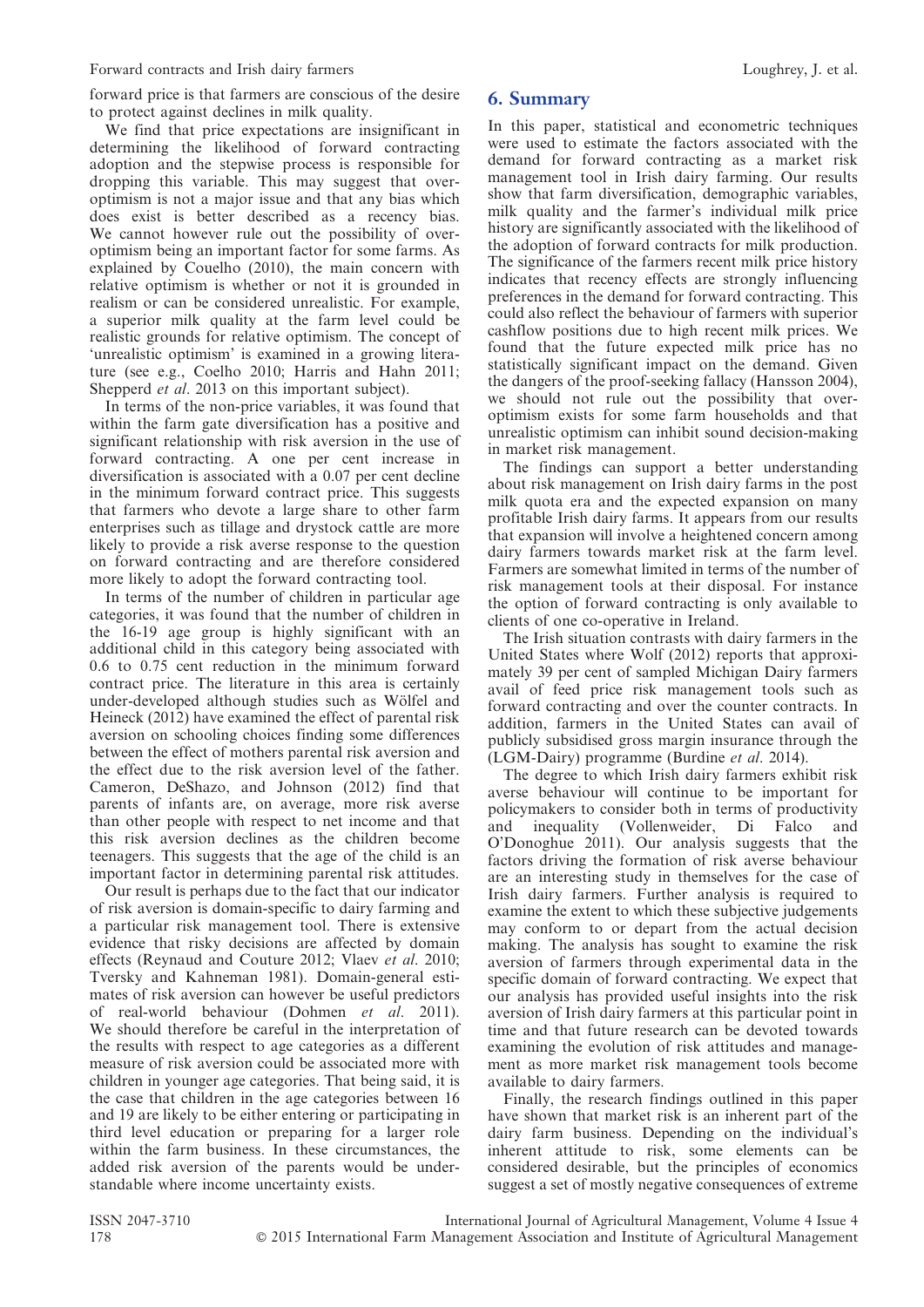volatility for producers. Consequently, the ever-increasing role which risk is playing in the dairy farm business must be managed at some level. Various instruments, both in the public and private market, which may be utilised to manage price and income volatility, will play an ever-increasing role in the business and financial strategies of the dairy farm business.

## About the authors

Jason Loughrey is a Postdoctoral Researcher at the Teagasc Rural Economy and Development Programme in Galway, Ireland. His research is mainly concerned with Labour Economics, Agricultural Economics and the Income Distribution. He has participated as a researcher in a number of EU-funded projects including the AIMAP project (Accurate Income Measurement for the Assessment of Public Policies), the Factor Markets Project (Comparative Analysis of Factor Markets for Agriculture across the Member States) and a study on the timeliness of EU SILC based indicators. His current research deals with quantifying the implications of risk and volatility in Irish Dairy farming.

Fiona Thorne is a Senior Research Officer at the Teagasc Rural Economy and Development Programme. Her current research deals with competitiveness and risk analysis in Irish Agriculture, the farm level economics and policy analysis of crop production and the productivity of Irish dairy production. Fiona is part of the team working on a review of the Financial Status of Farms and Future Investment Requirements. Fiona has published her work in the International Journal of Agricultural Management, Biomass and Bioenergy, Applied Economics, the Journal of Agricultural Science and the German Journal of Agricultural Economics and elsewhere.

Anne Kinsella is a Research officer at the Teagasc Rural Economy and Development Programme. Her work specialises in areas of production economics and farm level agricultural economics research. Anne is the Irish representative at the OECD Network for farm level analysis where she has collaborated with the international consortium of researchers in the International Beef and Sheep Agri-benchmark Network (formerly IFCN – International Farm Comparisons Network). Anne is involved in the design and analysis of additional surveys for the Teagasc National Farm Survey, especially in the areas of health and safety on Irish farms, succession and Inheritance and risk.

Thia Hennessy is a Principal Research Officer and Head of the Agricultural Economics and Farm Surveys Department of Teagasc. She joined the staff of Teagasc in 1998 and since then has developed economic models to assess the impact of agricultural policies on farm incomes and structural change in farming. She has participated in a number of internationally-funded projects, through the EU's Framework Programme, and has led a number of research projects funded by the Irish Department of Agriculture. Her work is published in the Journal of Agricultural Economics, the International Journal of Agricultural Management, the Journal of Dairy Science and the International Journal of Agricultural Sustainability and elsewhere.

Professor Cathal O'Donoghue is the Head of the Rural Economy Research Centre of Teagasc, the Irish Agriculture and Food Development Authority having previously taught at the National University of Ireland, Galway. He is also adjunct professor in UCD and NUI Galway and Professor (Extra-ordinary) at the University of Maastricht. His personal research interests relate to the development of economic simulation models for the analysis of the impact and reform of public policy (particularly Agriculture, Environmental and Social policy). Cathal is President of the International Microsimulation Association and Editor of the Handbook of Microsimulation and a member of the Executive of the Agricultural Economics Society.

Xavier Vollenweider is a recent PhD graduate of the London School of Economics. His PhD thesis dealt with the management of climate risk and market risk in agriculture in developed and developing countries with a particular focus on Ireland and Ethiopia. Xavier has developed a new methodology to estimate climate exposure at the household level. His research interests include risk management, vulnerability analysis, climate smart agriculture, randomized control trials, placebo effects and inequality decompositions.

## Acknowledgements

We acknowledge the contribution of the Teagasc staff responsible for the collection of the Teagasc National Farm Survey data, participants at the 2014 conference of the Agricultural Economics Society, participants at the Teagasc Rural Economy and Development seminar series, the technical assistance of Neil Feighery and the contribution of two anonymous referees.

#### **REFERENCES**

- Bailey, K. W. Jones, C.M. Heinrichs, A. J. (2005). Economic returns to Holstein and Jersey herds under multiple component pricing. Journal of dairy science, 88(6), pp. 2269-2280. doi:10.3168/jds.S0022-0302(05)72903-9.
- Boland, M. Cook, M.L. (2013). The Irish Dairy Industry and Evolution of Glanbia. In Proceedings of the International Conferences on Economics and Management of Networks (EMNet) Agadir, Morocco.
- Bozic, M. Newton J. Thraen, C.S. Gould, B.W. (2012). Meanreversion in income over feed cost margins: Evidence and implications for managing margin risk by US dairy producers. Journal of Dairy Science, 95: pp. 7417-7428. doi: 10.3168/jds.2012-5818.
- Burdine, K. Mosheim R. Blayney, D. P. Maynard, L. J. (2014). Livestock Gross Margin-Dairy Insurance: An Assessment of Risk Management and Potential Supply Impacts, ERR-163, U.S. Department of Agriculture, Economic Research Service.
- Cameron, T.A. DeShazo, J.R. Johnson, E.H. (2012). The effect of children on adult demands for health-risk reductions, Journal of Health Economics, 29: pp. 364–376. doi: 10.1016/ j.jhealeco.2010.02.005.
- Couelho, M. P. (2010). Unrealistic Optimism: Still a Neglected Trait, Journal of Business and Psychology, 25(3), pp. 397–408. doi: 10.1007/s 10869-009-9 146-9.
- Davis, T. Patrick, G. Coble, K. Knight, T. Baquet, A. (2005). Forward pricing behavior of corn and soybean producers, Journal of Agricultural and Applied Economics, 37, pp. 145–60.